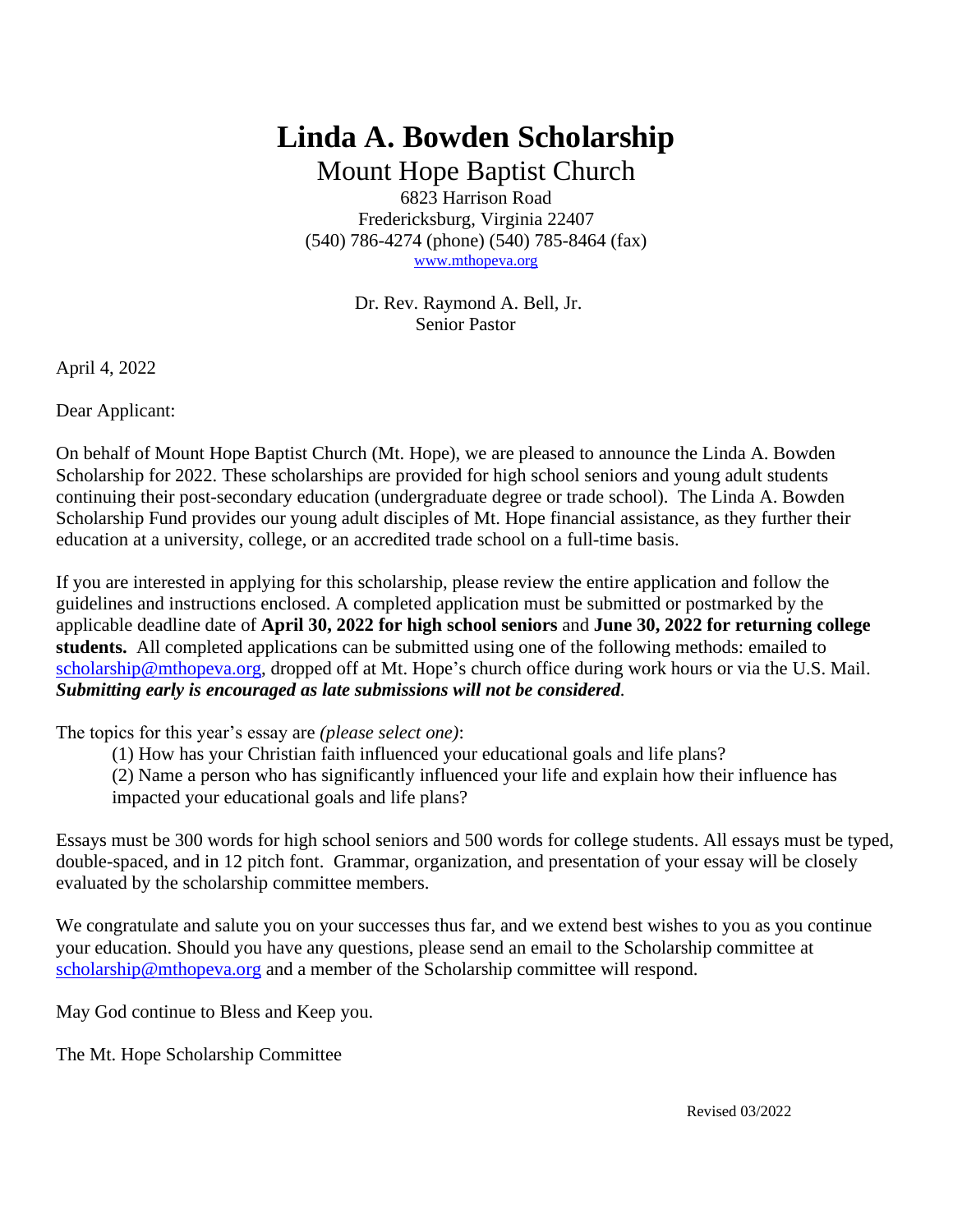### **Scholarship Guidelines**

Purpose: The Linda A. Bowden Scholarship Fund was established to assist young adult disciples of Mt. Hope in furthering their post-secondary education.

1. Recipient must be a disciple of Mt. Hope. *(Six month minimum prior to application's deadline)* At least one parent or guardian needs to be a disciple in good standing (regular attendance, record of giving, and participation in one or more ministries). *Regular attendees who are not disciples are ineligible*.

2. Recipient must be a regular attendee and have participated in at least one ministry at Mt. Hope. For the Class of 2022 high school graduates, there needs to be at least one year of documented participation in ministry of the applicant as verified by a letter from our Mt. Hope Youth Minister or from an adult member of The Standard Ministry.

3. Scholarship maximum eligibility is determined annually. This year's maximum is four years. Recipient must be a full-time student within one year of graduating high school to be eligible. Failure to comply will result in your ineligibility for future scholarships.

4. Recipient must be enrolled or accepted to a college, university or an accredited trade school on a full time basis (12 credits minimum). Proof of enrollment is required before receiving a scholarship.

5. Recipient must be working towards an associate degree, undergraduate degree or a certificate of completion from a trade school.

6. Submit a written essay. Topics and word count are listed on the cover page.

7. High School Senior GPA waived but student must have letter of acceptance. College Student must have a 2.0 or higher GPA.

8. Deadline for submission: High school seniors is *April 30, 2022* Returning College students: *June 30, 2022* **(Applications will not be considered after posted deadline)**

9. Submit two new letters of reference from any of the following: teacher, counselor, principal, professor, advisor, or a community leader verifying your involvement. One letter must be from a church ministry here or from one you are participating in within your school area. Community based organization recommendations are acceptable *(letters from family members will not be accepted).* 

Letters should be on organization letterhead (if possible) and must be signed by the recommender. Letters should not be written by the staff of Mt. Hope unless they are also presiding over a ministry.

10. Submit copy of entire transcript: official or unofficial (For high school seniors, the 1<sup>st</sup> semester of senior year should be included)

11. Submit completed package using one of the following methods: emailed to [scholarship@mthopeva.org,](mailto:scholarship@mthopeva.org) dropped off at Mt. Hope's church office during work hours or via the U.S. Mail.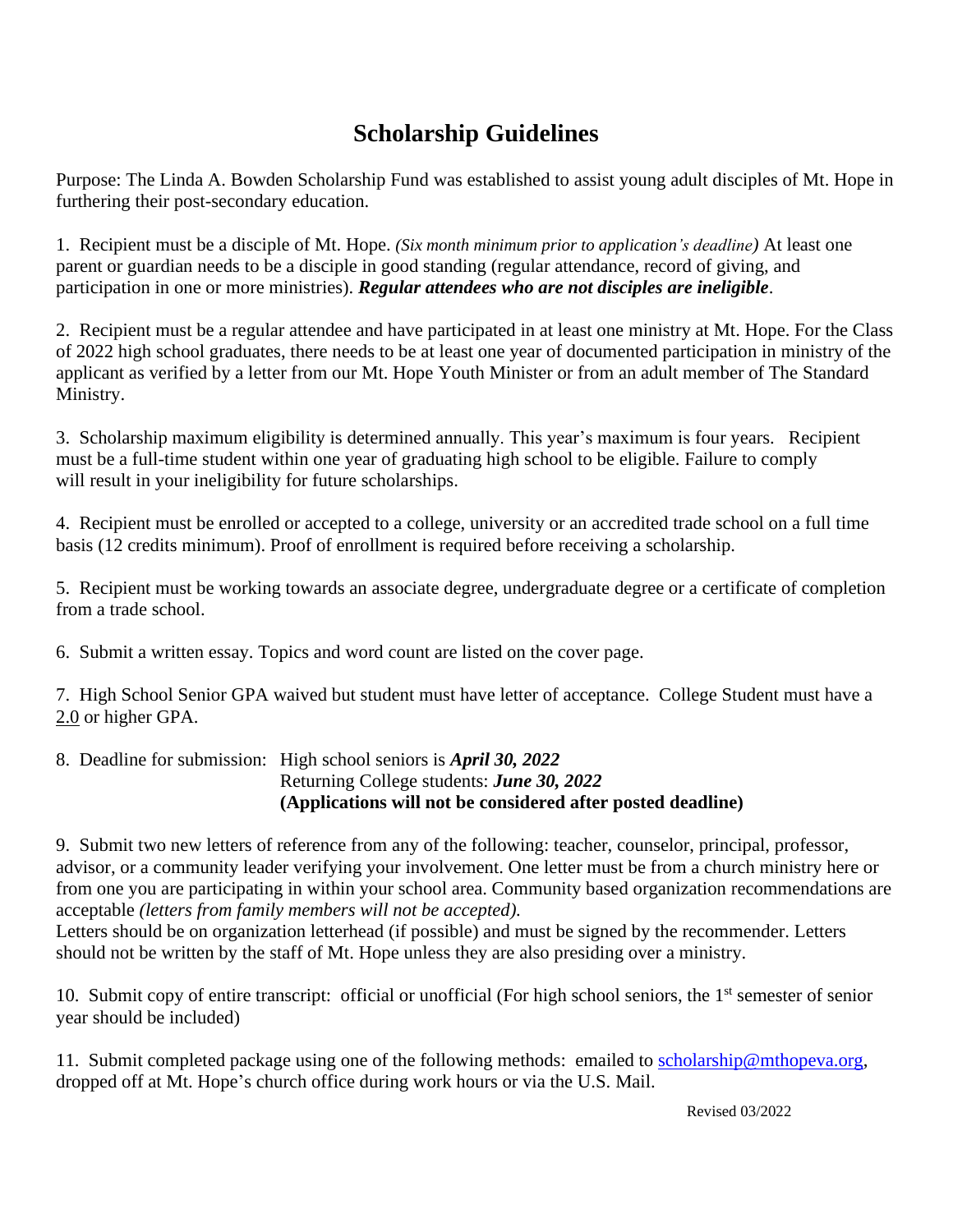12. Checks will be made payable to the qualifying recipient prior to beginning of classes for that college's academic school year.

13. A current photograph of the applicant must be included in the application package so the Scholarship committee can put a face to the applicant's name.

14. For the 2022 high school applicants, a virtual or in person meeting is *required* after the application is submitted. This will allow the Scholarship Committee members to get to know the applicants a little better.

15. The Scholarship Committee will notify qualifying recipients in writing of the committee's decision. However, please note that Pastor Bell gives the final approval for a scholarship recipient.

16. An official presentation of the scholarship will be conducted during the Senior Class Award Ceremony at the recipient's high school for high school seniors. College students will be presented their scholarship at a presentation ceremony at Mt. Hope.

17. After students receive the scholarship for the first time, *college students must renew annually by completing a new application*.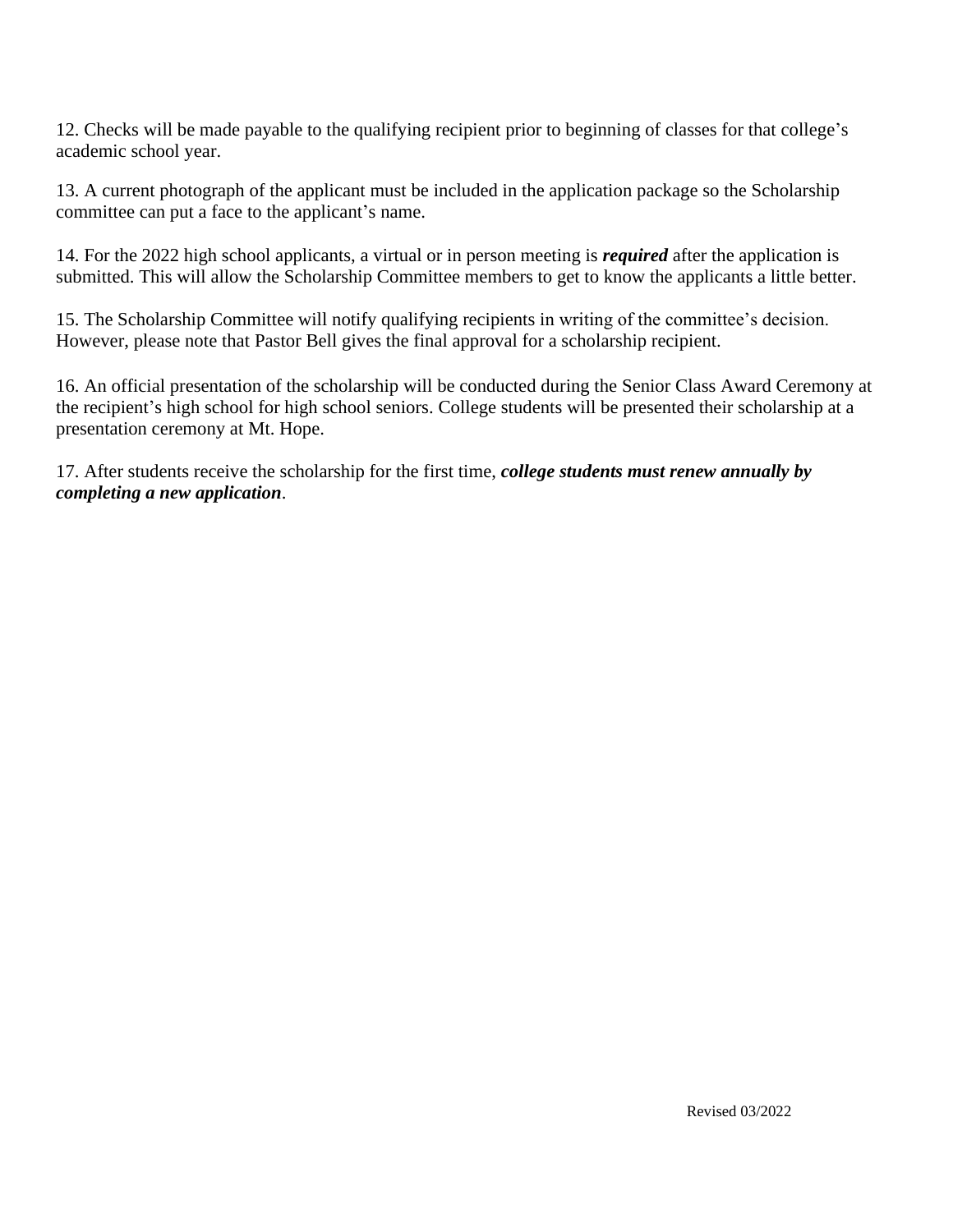## **Scholarship Application**

(Please complete in blue or black ink)

### *Deadline for High School Senior Applications (w/attachments) is: April 30, 2022 Deadline for Returning College Student Applications (w/attachments) is: June 30, 2022*

|                                        | School Year (Aug - Jun): Date Submitted: Date Joined Mt. Hope: 2014                                        |         |          |  |
|----------------------------------------|------------------------------------------------------------------------------------------------------------|---------|----------|--|
|                                        | Complete Name: $\frac{1}{\sqrt{2\pi r}}$ (First)<br>(Last)                                                 | (First) | (Middle) |  |
|                                        |                                                                                                            |         |          |  |
|                                        | Zip code: _________ Current Telephone #: (__) _____________ Current Email: _________________________       |         |          |  |
| For High School Seniors:               |                                                                                                            |         |          |  |
|                                        |                                                                                                            |         |          |  |
|                                        |                                                                                                            |         |          |  |
|                                        | Name of Trade School/Community College/ University you desire to attend upon graduation:                   |         |          |  |
| Current HS GPA: ____________           |                                                                                                            |         |          |  |
| <b>For Returning College Students:</b> |                                                                                                            |         |          |  |
|                                        |                                                                                                            |         |          |  |
|                                        |                                                                                                            |         |          |  |
|                                        |                                                                                                            |         |          |  |
|                                        | Freshman Mo/Year of Entrance: _______________ Anticipated Graduation (Mo/Yr): _____________________        |         |          |  |
|                                        | Classification Status (as of Aug 2022): Freshman _______ Sophomore _______ Junior ________ Senior ________ |         |          |  |
|                                        |                                                                                                            |         |          |  |
|                                        |                                                                                                            |         |          |  |
|                                        |                                                                                                            |         |          |  |

Revised 03/2022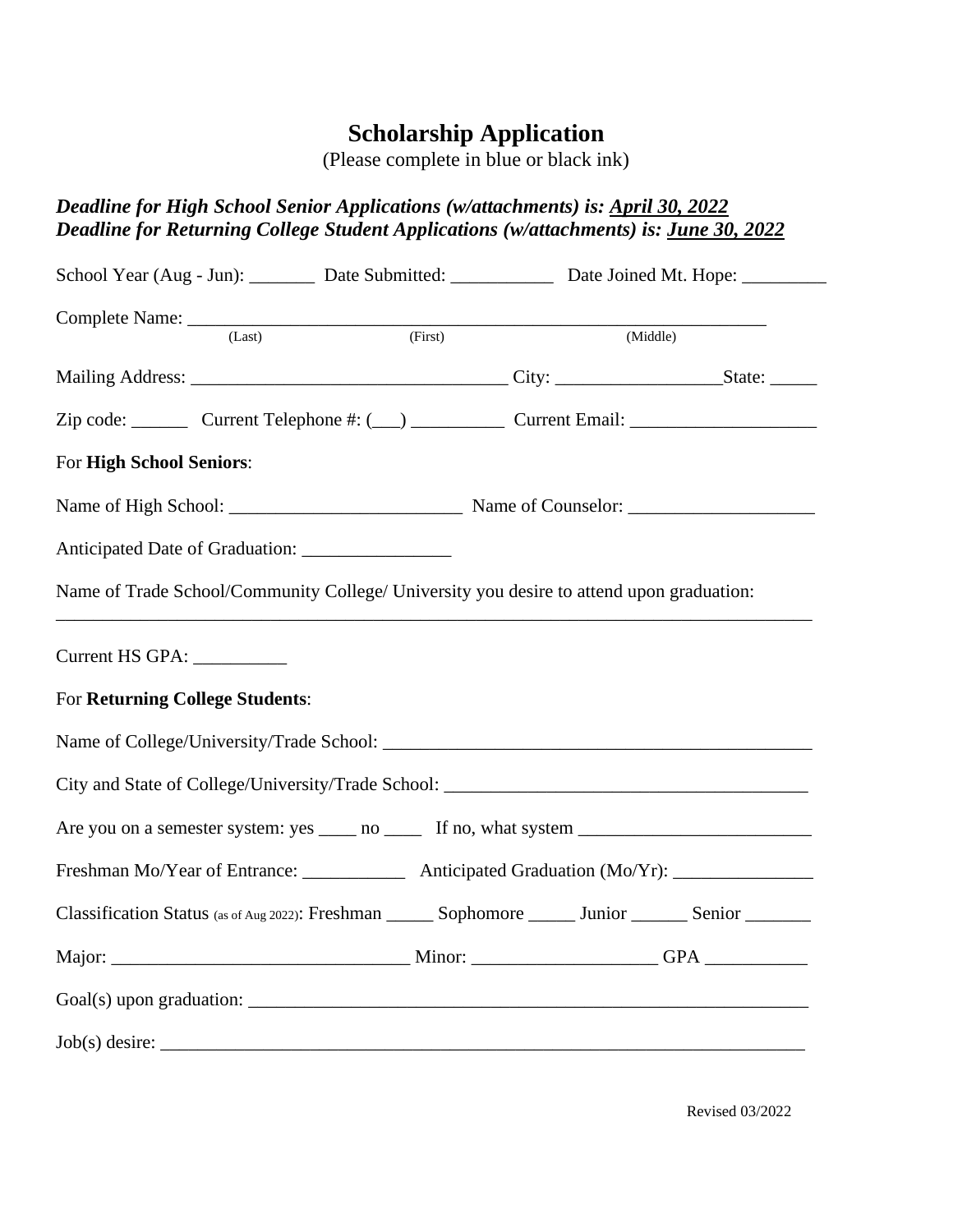Name of Church you attend while in college (if different than Mt. Hope): \_\_\_\_\_\_\_\_\_\_\_\_\_\_\_\_\_\_\_\_\_\_\_\_\_\_\_\_\_\_\_\_\_\_\_\_\_\_\_\_\_\_\_\_\_\_\_\_\_\_\_\_\_\_\_\_\_\_\_\_\_\_\_\_\_\_\_\_\_\_\_\_\_\_\_\_\_\_\_ Address: \_\_\_\_\_\_\_\_\_\_\_\_\_\_\_\_\_\_\_\_\_\_\_\_\_ \_\_\_\_\_\_\_\_\_\_\_\_\_\_\_\_\_\_\_\_\_\_\_\_\_\_\_\_\_\_\_ \_\_\_\_\_\_\_\_\_\_\_\_\_ Street City/State Zip **For Both High School Seniors and College Students**: List Ministries/Activities that you are currently or have been involved with: \_\_\_\_\_\_\_\_\_\_\_\_\_\_\_\_\_\_\_\_\_\_\_\_\_\_\_\_\_\_\_\_\_\_\_\_\_\_\_\_\_\_\_\_\_\_\_\_\_\_\_\_\_\_\_\_\_\_\_\_\_\_\_\_\_\_\_\_\_\_\_\_\_\_\_\_\_\_\_\_\_\_\_\_\_\_\_\_\_\_ \_\_\_\_\_\_\_\_\_\_\_\_\_\_\_\_\_\_\_\_\_\_\_\_\_\_\_\_\_\_\_\_\_\_\_\_\_\_\_\_\_\_\_\_\_\_\_\_\_\_\_\_\_\_\_\_\_\_\_\_\_\_\_\_\_\_\_\_\_\_\_\_\_\_ List any honors, awards, or associations you desire the committee to know of: \_\_\_\_\_\_\_\_\_\_\_\_\_\_\_\_\_\_\_\_\_\_\_\_\_\_\_\_\_\_\_\_\_\_\_\_\_\_\_\_\_\_\_\_\_\_\_\_\_\_\_\_\_\_\_\_\_\_\_\_\_\_\_\_\_\_\_\_\_\_\_\_\_\_\_\_\_\_\_\_\_\_\_\_\_\_\_\_\_\_ \_\_\_\_\_\_\_\_\_\_\_\_\_\_\_\_\_\_\_\_\_\_\_\_\_\_\_\_\_\_\_\_\_\_\_\_\_\_\_\_\_\_\_\_\_\_\_\_\_\_\_\_\_\_\_\_\_\_\_\_\_\_\_\_\_\_\_\_\_\_\_\_\_\_ **Parent/Guardian Information:** Complete Name: \_\_\_\_\_\_\_\_\_\_\_\_\_\_\_\_\_\_\_\_\_\_\_\_\_\_\_\_\_\_\_\_\_\_\_\_\_\_\_\_\_\_\_\_\_\_\_ Relationship: \_\_\_\_\_\_\_\_\_ Mailing Address: \_\_\_\_\_\_\_\_\_\_\_\_\_\_\_\_\_\_\_\_\_\_\_\_\_\_\_\_\_\_\_\_\_\_\_\_\_\_\_\_\_\_\_\_\_\_\_\_\_\_\_\_\_\_\_\_\_\_\_\_\_\_\_\_\_\_ Telephone Number: (\_\_\_\_) \_\_\_\_\_\_\_\_\_\_\_\_ E-mail address: \_\_\_\_\_\_\_\_\_\_\_\_\_\_\_\_\_\_\_\_\_\_\_\_\_\_\_\_\_\_\_\_\_ Are Parents/Guardians disciples of Mt. Hope: yes \_\_\_\_\_ no \_\_\_\_\_ Date joined: \_\_\_\_\_\_\_\_\_\_\_\_\_\_\_\_\_\_\_\_\_\_\_ **I affirm that the information contained above is true and I am a disciple of Mt. Hope. Should I decline enrollment, decide not to return to school or fail to maintain a full-time student status, I will return the scholarship in full within 30 days of any change.**  Checklist of Required items: Application \_\_\_\_\_\_ Essay \_\_\_\_\_ (2) Letters of Reference \_\_\_\_\_\_ Proof of Enrollment/Acceptance: \_\_\_\_\_\_\_ Transcript \_\_\_\_\_\_ Photograph of Applicant \_\_\_\_\_\_\_\_\_\_\_\_\_\_\_\_\_\_\_\_\_\_\_\_\_\_\_\_\_\_\_\_\_\_\_\_\_\_\_\_\_\_\_\_\_\_\_\_\_\_\_\_\_\_\_\_\_\_\_\_ \_\_\_\_\_\_\_\_\_\_\_\_\_\_ Applicant's Signature Date \_\_\_\_\_\_\_\_\_\_\_\_\_\_\_\_\_\_\_\_\_\_\_\_\_\_\_\_\_\_\_\_\_\_\_\_\_\_\_\_\_\_\_\_\_\_\_\_\_\_\_\_\_\_\_\_\_\_\_\_ \_\_\_\_\_\_\_\_\_\_\_\_\_\_

Parent/Guardian's Signature *(High School Seniors Only!)* Date

Revised 03/2022